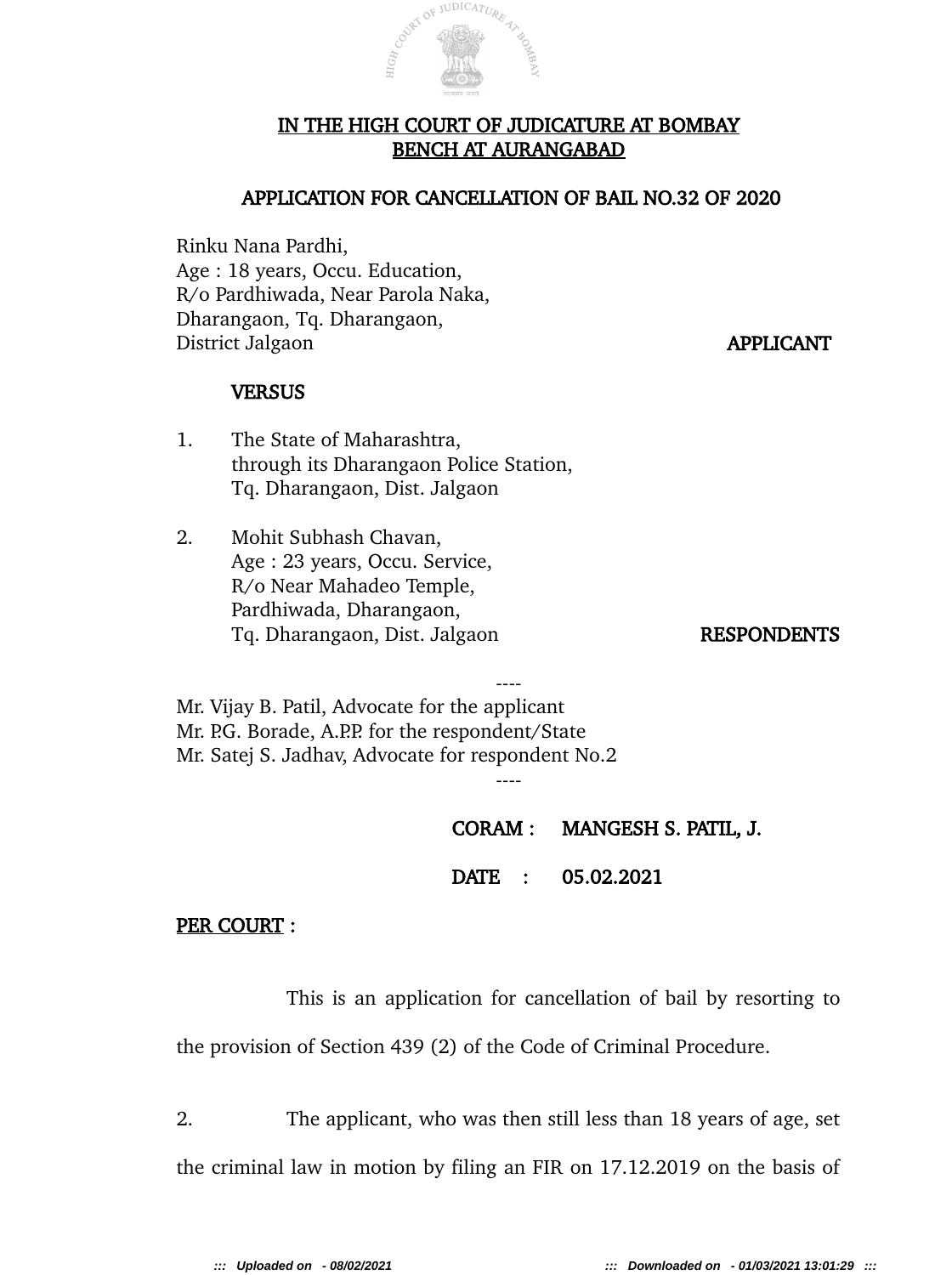

### 2 ACB32-2020

which offence was registered under Sections 376, 417, 506 of the Indian Penal Code and under Sections 4 and 12 of the Protection of Children from Sexual Offences Act, 2012 ("POCSO Act", for short) against respondent No.2. Apprehending his arrest, he filed application seeking anticipatory bail before the Sessions Court, Jalgaon. By the impugned order, the learned Additional Sessions Judge granted anticipatory bail to respondent No.2. Being aggrieved and dissatisfied by the order granting anticipatory bail, the applicant is before this Court.

3. The learned Advocate for the applicant would submit that though the offence is serious and also covers the provisions of the POCSO Act, the learned Additional Sessions Judge without applying his mind and in a cryptic manner, decided the application by the impugned order and granted anticipatory bail merely for asking. He would submit that though the informant was still a minor and though the learned Additional Sessions Judge appreciated the fact that her consent would not matter, by making flimsy observation that she had sufficient maturity and that there was some delay in lodging the FIR, has readily granted anticipatory bail to respondent No.2. The approach of the learned Additional Sessions Judge was clearly in dereliction of the settled norms and the anticipatory bail granted to respondent No.2 be cancelled.

4. The learned Advocate for respondent No.2 submits that the discretion vested in the learned Additional Sessions Judge, which he has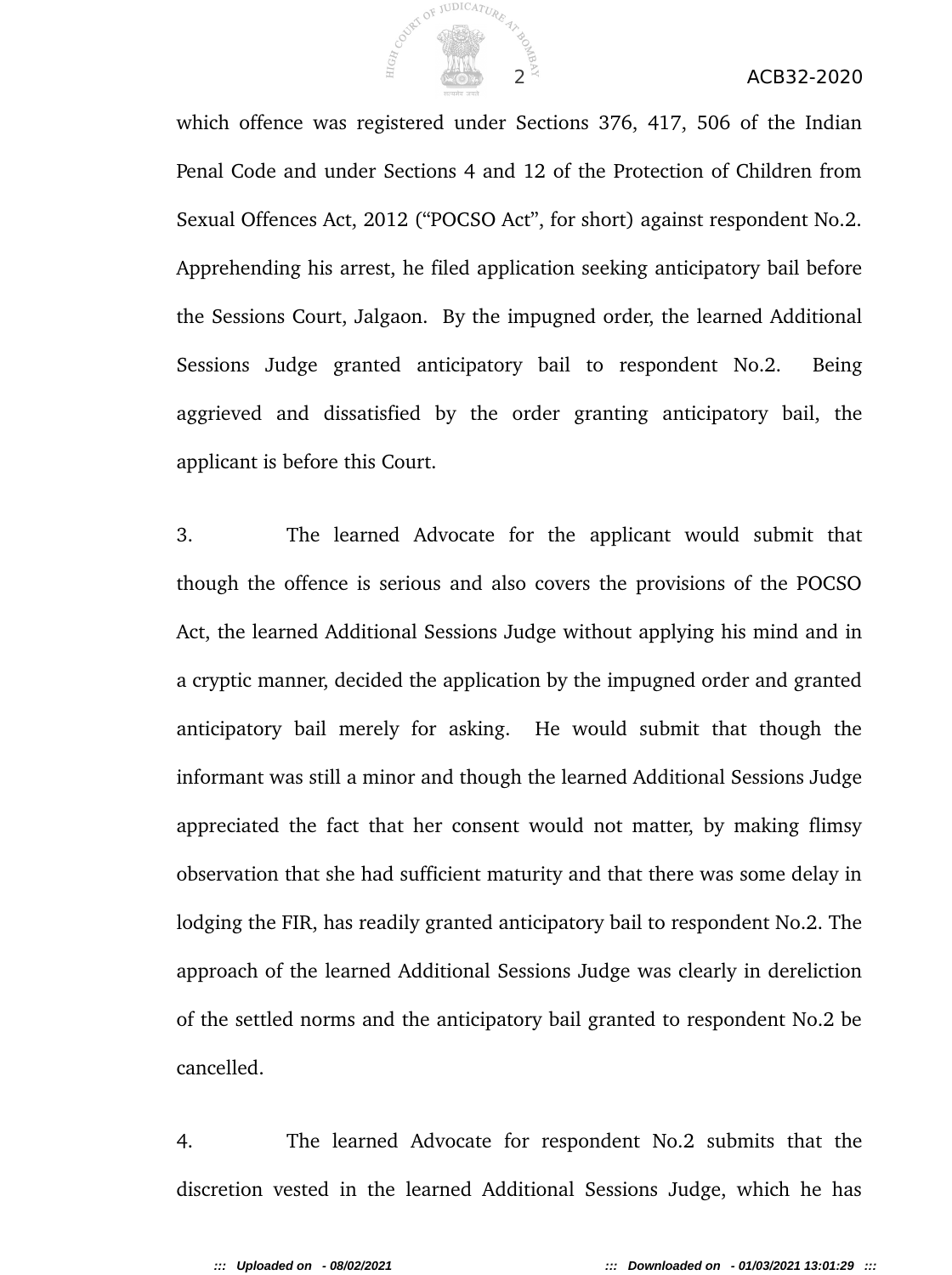

exercised for the plausible reasons based on the facts and circumstances of the case. The parameters for cancellation of bail stand on a different footings. This Court may not substitute its discretion in place of the discretion exercised by the learned Additional Sessions Judge.

5. One need not delve as to the seriousness of the crimes under the POCSO Act. The very object of its being on the Statute book is indicative of its seriousness.

6. The applicant, stated to be 18 years of age, lodged the FIR, alleging that when she was studying in  $9<sup>th</sup>$  standard in the year 2014-2015, respondent No.2 started stalking her. Since he was her distant relative, he used to keep coming to her house. She further alleged that during that period, he clandestinely effected entry into the house from a backside door and committed rape on her. He also threatened her of consequences if the incident was disclosed. She further alleged that even thereafter he continuously stalked her and threatened her. Pertinently, she alleges that he used to come frequently to her house and used to have sexual intercourse. She has also stated that sometimes, he used to use contraceptive. Since she was afraid, she never disclosed this fact to anybody. She further alleges that when she alongwith a social worker and her mother went to lodge a report with the Police Station, the mother of respondent No.2 somehow persuaded them not to lodge the complaint by promising that she would accept her as her daughter-in-law. She would further allege that even respondent No.2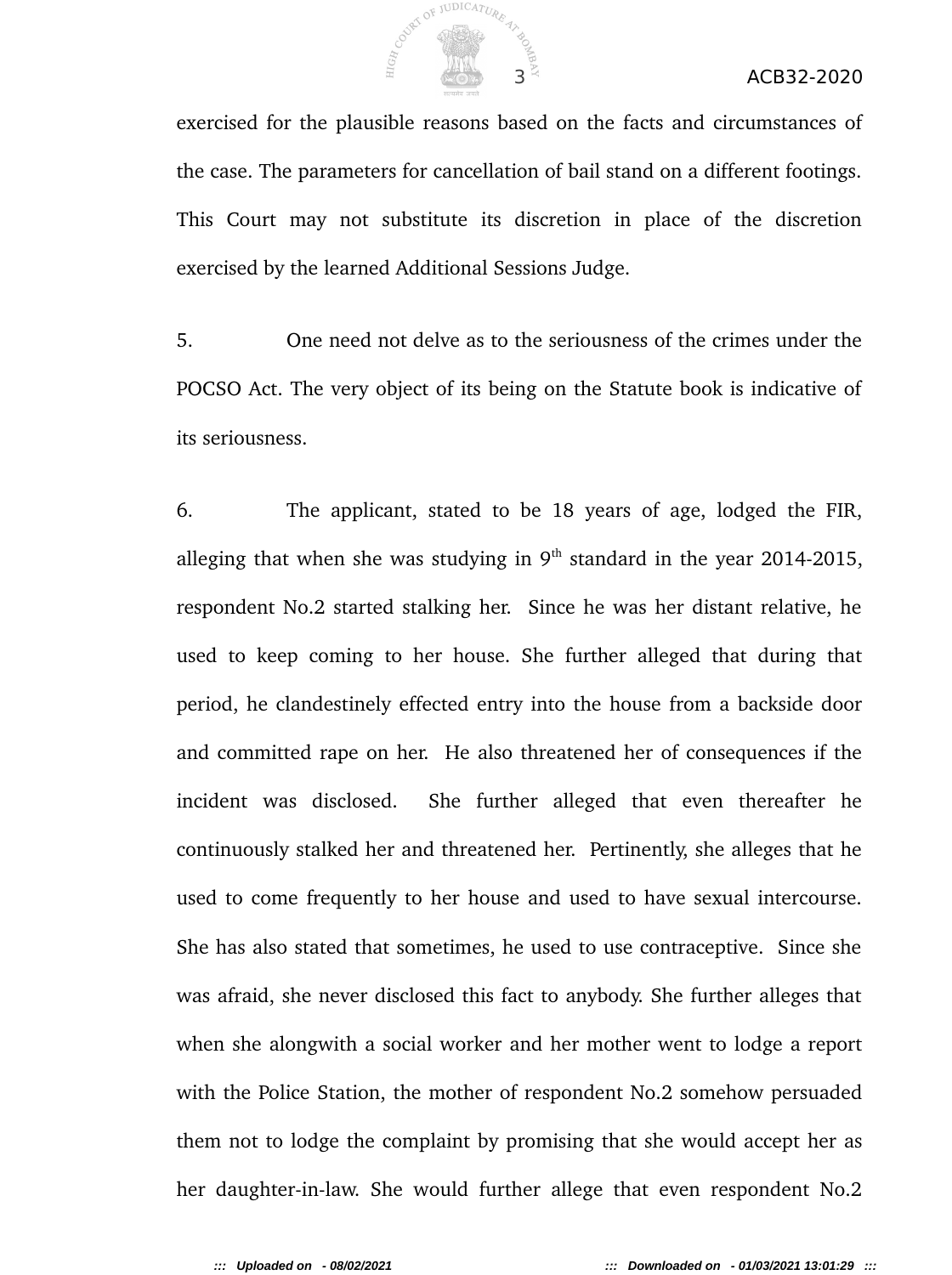

## 4 ACB32-2020

once got executed a writing on a stamp paper from her illiterate mother, stating that there was an affair between the two and with her consent, they both had indulged in sex. It was promised that since she was still a minor, the marriage would be performed after she completed 18 years of age. However, lateron, respondent No.2 and his mother backed off from the promise and the FIR was lodged.

7. One can easily conclude that going by the allegations respondent No.2 has sexually exploited the applicant for a sufficiently long period, since she was around 16 years of age. The papers of investigation would further corroborate the applicant's version about execution of a writing on a stamp paper of Rs.500/-. Respondent No.2 and his family seem to be so influential that they could get executed this writing from the applicant and her widowed mother. The very fact that they could get such writing executed is indicative and is sufficient to infer that respondent No.2 had indulged in sex with the applicant even when she was merely 16 years of age. Pertinently, this writing also bears his signature and signature of his mother.

8. If such is the state-of-affair, the impugned order passed by the learned Additional Sessions Judge is indeed atrocious. The only reason that can be found in the impugned order, which weighed with the learned Judge is contained in paragraph 6, which reads as under :

> "The alleged incident first occurred during the year 2014-15 when the Victim was alone in the house. The accused is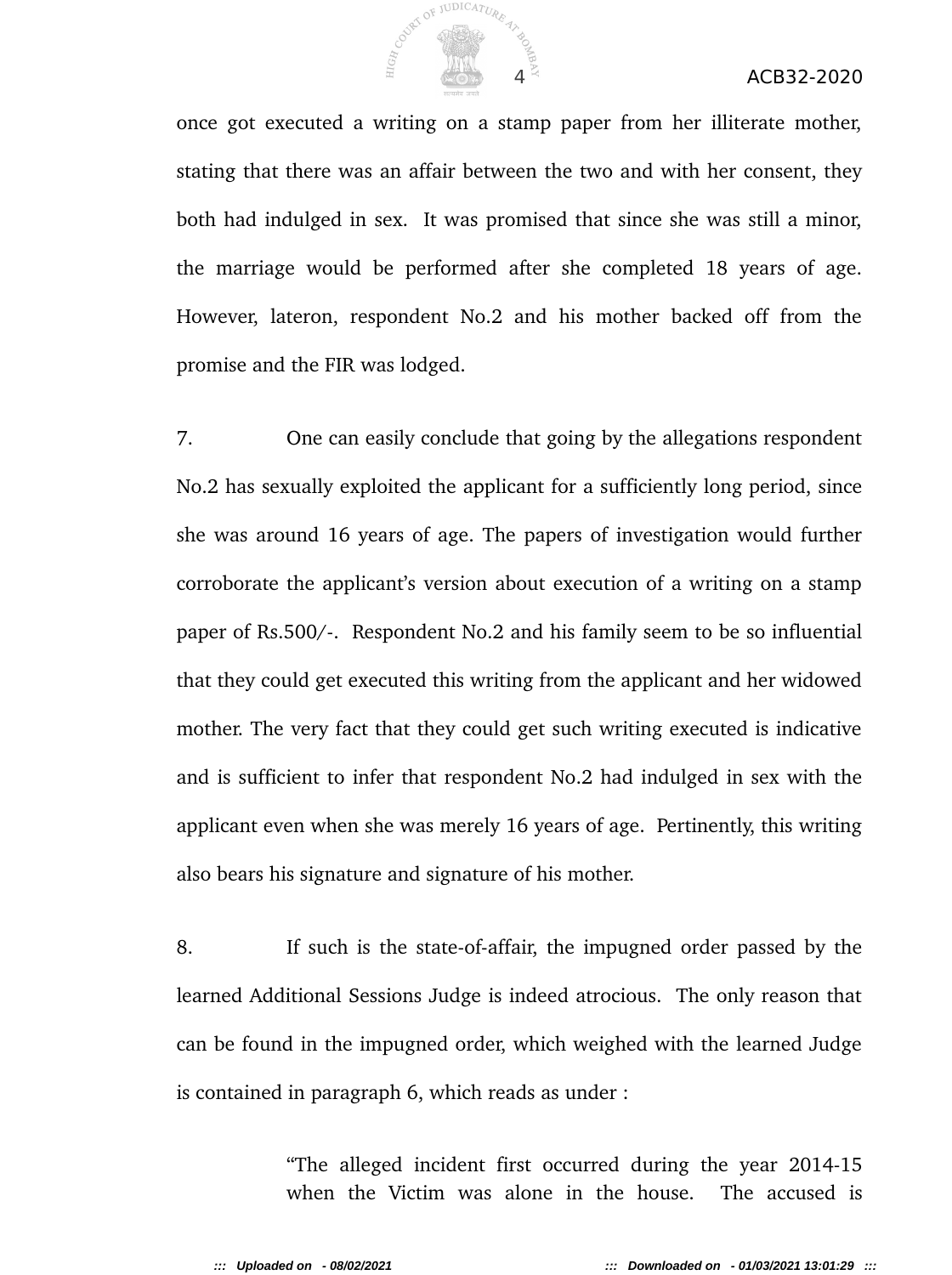## $5^{\frac{2}{3}}$  ACB32-2020



admittedly known to be Victim and her family and that they are distantly related. No doubt, the Victim being less than 18 years old at the relevant time. There was no question of her consent for the so called relations, which were later on portrayed to be consensual. Yet the fact remains that the Victim though minor had sufficient maturity as to what unfortunate incident had happened with her, wherein she has with meticulous details mentioned about use of contraceptive by the Applicant. The applicant had aid and advice of independent adviser as per her own version and yet there is no explanation for this belated lodging of FIR. The possibility of false implication of the Applicant who is now a public servant cannot be ruled out. It is therefore, that I am inclined to grant anticipatory bail, subject to stringent conditions so as to ensure that the investigation is not hampered and Applicant's liberty is not unjustifiedly curtailed."

9. The approach of the learned Judge from such a reasoning clearly shows his utter lack of sensitivity in such serious matters. Inspite of having noted that the applicant was still a minor when respondent No.2 had sexually exploited her and inspite of observing that her consent would be immaterial, he has concluded that it was a consensual relation. Astonishingly, merely because she has mentioned in the FIR about use of contraceptive by respondent No.2, the learned Judge has jumped to the conclusion that she was having sufficient maturity. The height is committed by the learned Additional Sessions Judge even to record an observation that there is a possibility of false implication of respondent No.2. Such an approach is a clear indication that the learned Judge utterly lacks competence. It is indeed a matter which deserves a serious consideration. The learned Judge has clearly deprived the Investigating Officer of an opportunity to custodial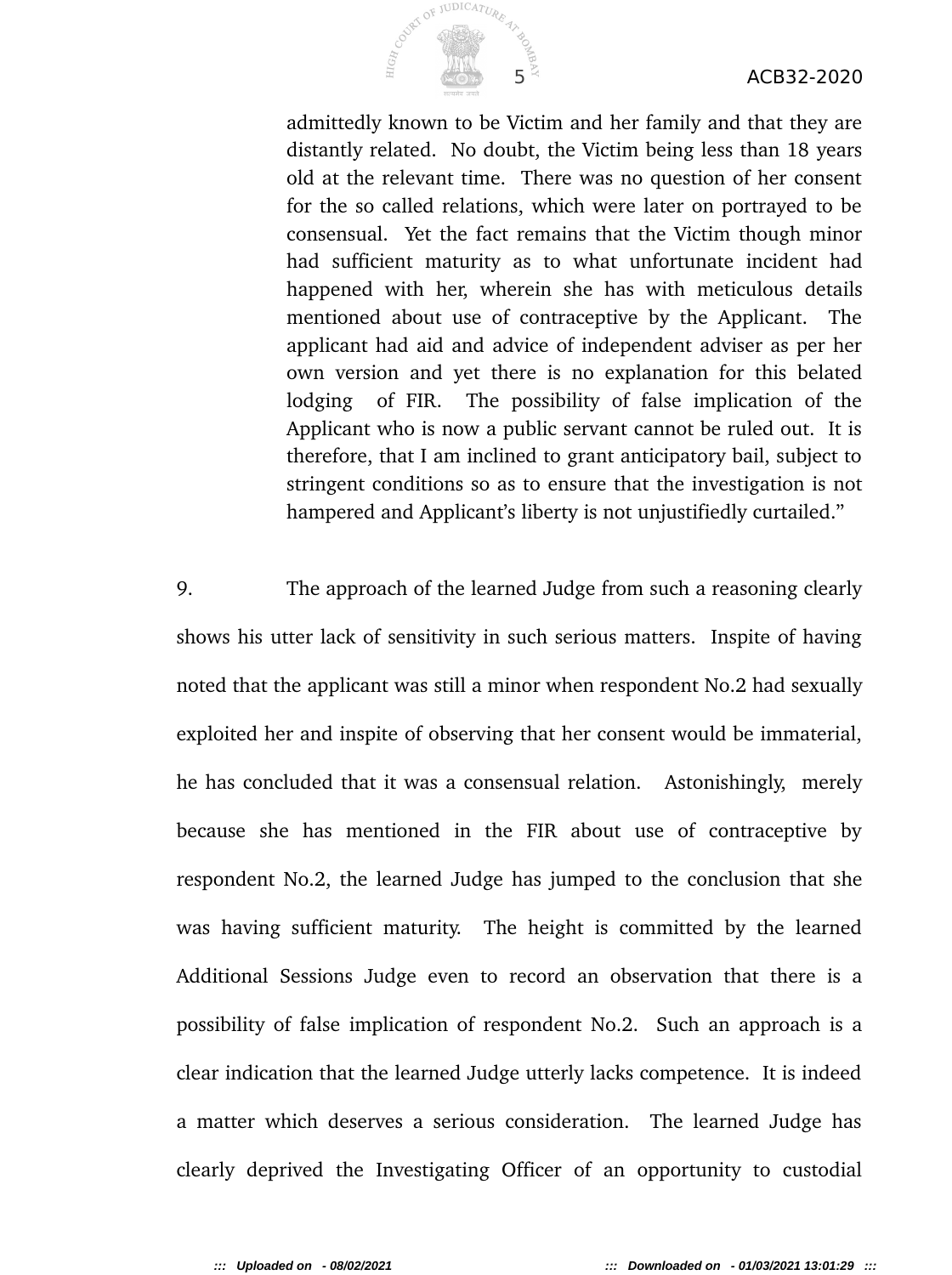

interrogate respondent No.2 by granting anticipatory bail merely for asking. The reasoning resorted to by the learned Additional Sessions Judge clearly undermines the legal principles and parameters, which should weigh with the Court in entertaining the application for anticipatory bail as laid down by the Supreme Court in catena of judgments, as recently as in the case of

## Sushila Aggarwal Vs. State (NCT of Delhi) & Another; (2020) 5 SCC 1.

10. Considering all the above mentioned facts and circumstances, this is a case where it can easily be concluded that the learned Additional Sessions Judge has not exercised the discretion vested in him judiciously. The order being clearly perverse, arbitrary and capricious, the application deserves to be allowed and the impugned order granting anticipatory bail to respondent No.2 is liable to be quashed and set aside.

11. The application is allowed. The anticipatory bail granted to respondent No.2 by the learned Additional Sessions Judge, Jalgaon by the impugned order, is quashed and set aside. Respondent No.2 shall surrender before the Investigating Officer immediately.

12. A copy of this order be forwarded to the Registrar General of this Court for placing it before the Hon'ble the Chief Justice.

# [MANGESH S. PATIL] **JUDGE**

npj/ACB32-2020